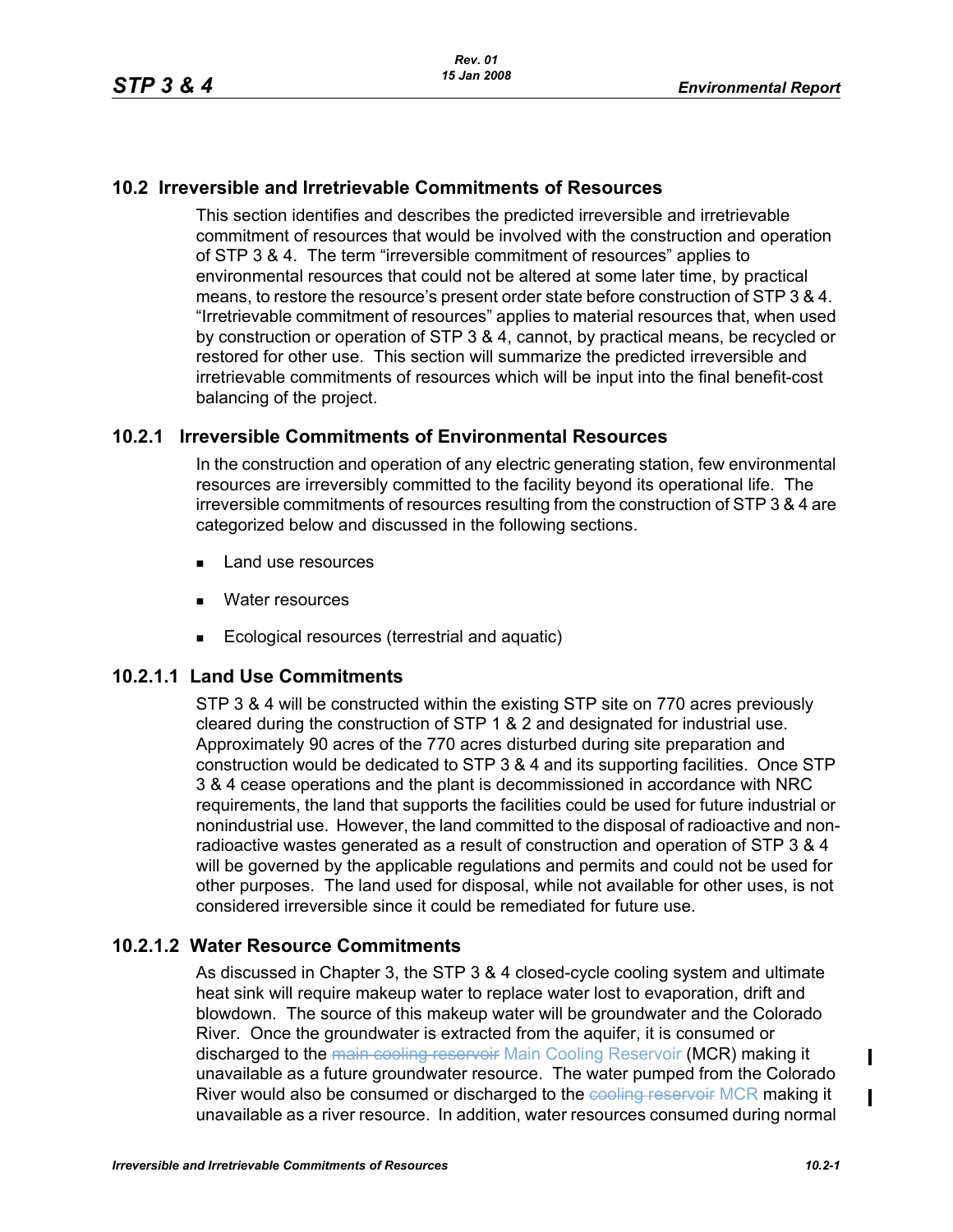operation of STP 3 & 4 would also not be readily available as a future resource but should not affect the overall availability of water resources for the area.

# **10.2.1.3 Ecological Commitments (Terrestrial and Aquatic)**

There will be impacts to vegetation and temporary relocation of terrestrial wildlife due to construction and operation of STP 3 & 4. Suitable habitat for most of the species affected is available adjacent to the STP site.

Approximately 680 acres of the 770 acres of vegetation impacted will be restored to preconstruction conditions and will be available as habitat upon completion of construction. In addition, the decommissioning of STP 3 & 4 could eventually result in complete restoration of the area to preconstruction conditions.

Similarly, the aquatic ecology found in streams and wetlands on site would be affected by the construction and operation of STP 3 & 4. There are no important aquatic ecosystems on the STP site or in the Colorado River near the site. Most of the impacts are SMALL and occur during the construction phase of the project; however, loss of aquatic resources such as benthic organisms, fish, and shellfish as a result of impingement and entrainment at the Colorado River intake structure will continue with operation of STP 3 & 4. When STP 3 & 4 are decommissioned, those aquatic resources will return to preoperational levels. Because of the abundance of these resources in the vicinity of the site, the irreversible loss of aquatic resources associated with construction and operation of STP 3 & 4 will have no impact on overall populations.

## **10.2.2 Irretrievable Commitments of Material Resources**

Construction of STP 3 & 4 requires large quantities of building materials that would be considered irretrievable commitments of resources unless they are recycled at decommissioning. Construction materials used for STP 3 & 4 will be similar to that of any major, multiyear construction project. Unlike the earlier generation of nuclear plants, asbestos and other materials considered hazardous will not be used in accordance with safety regulations and practices. The Department of Energy report (Reference 10.2-1) on new reactor construction estimates:

- 12,239 yards of concrete and 3107 tons of rebar for a reactor building
- 2,500,000 linear feet of cable for a reactor building
- 6,500,000 linear feet of cable for a single reactor
- Up to 55,000 feet of piping greater than 2.5 inches for a single 1000 MWe reactor

Specifically for an ABWR Advanced Boiling Water Reactor (ABWR), an estimated 13,000 tons of steel and 240,000 cubic yards of concrete will be required. While the amounts of these materials required will be large, the amounts will not be atypical of other types of power plants such as hydroelectric and coal-fired plants, nor of many large industrial facilities (e.g., refineries and manufacturing plants) that are constructed throughout the United States. Use of construction materials in the quantities

 $\mathbf I$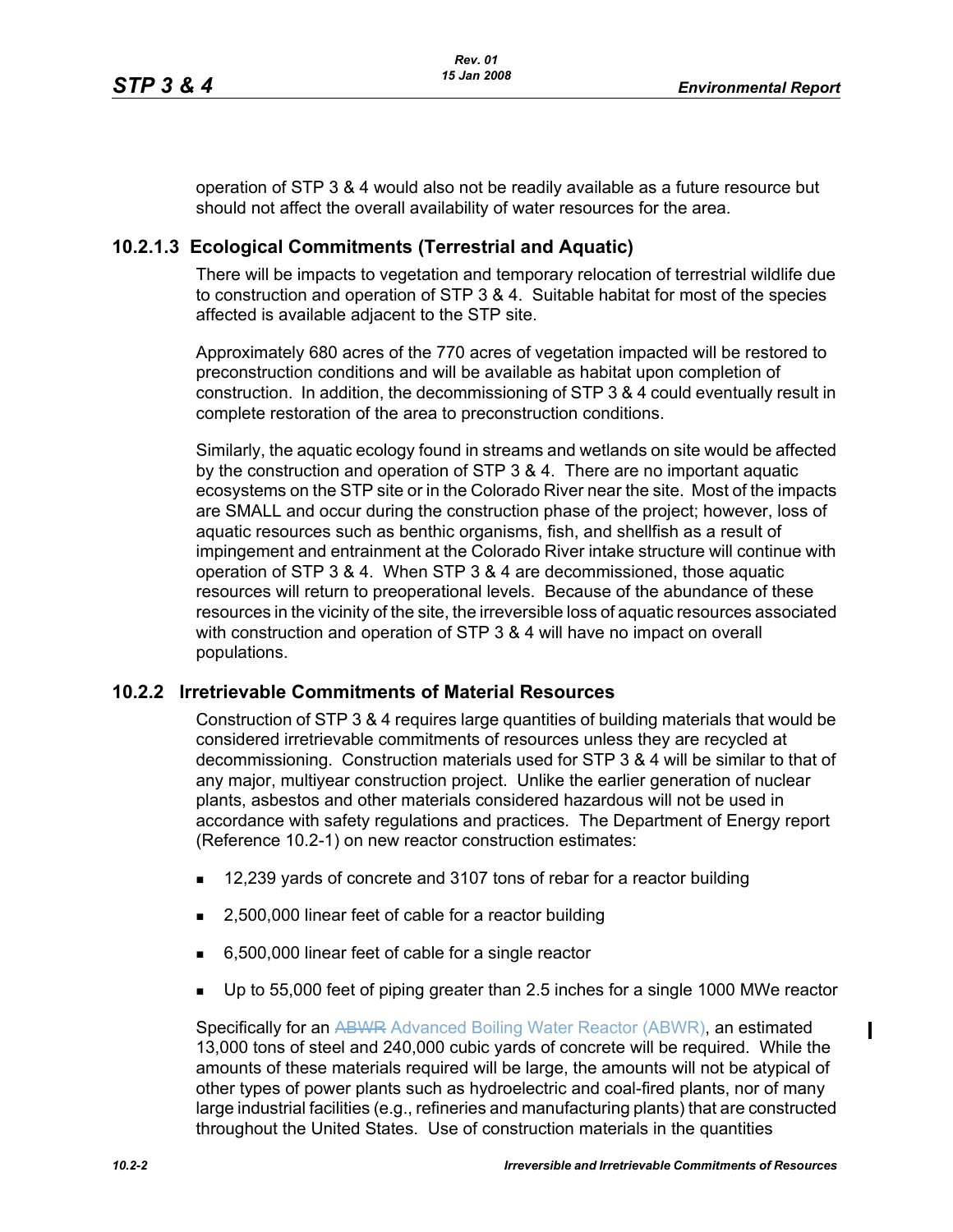associated with those expected for a nuclear power plant, while irretrievable unless they are recycled at decommissioning, will have a small impact with respect to the availability of such resources.

In 1992, the United States Congress authorized the U.S. Defense National Stockpile Centers (DNSC) to sell overstocked commodities (i.e., metals and minerals) owned by the Department of Defense. With 99% of stockpiled materials determined to be excess, DNSC is aggressively selling these materials (Reference 10.2-2). Therefore, use of such materials for the construction and operation of STP 3 & 4 in the quantities associated with those expected for a nuclear power plant, while irretrievable, will have a SMALL impact due to the abundance and availability of such resources. As an example, 460 million cubic yards of concrete (Reference 10.2-3) and 96 million metric tons of steel (Reference 10.2-4) are produced in the Unites States annually. The amount of materials used for STP 3 & 4 will likely be an insignificant fraction of the total such resources used in the United States.

During operations, the main resource irretrievably committed is the uranium used in the fuel cycle. Approximately 17,000 metric tons of enriched uranium is required for each ABWR over an assumed 60-year life of the plant. The World Nuclear Association studies the supply and demand of uranium and states that uranium is ubiquitous on Earth. Uranium is a metal approximately as common as tin or zinc, and it is a constituent of most rocks and even of the sea. The known recoverable reserves of uranium are over four million tons (Reference 10.2-5). Therefore, the uranium that will be used by STP 3 & 4 to generate power, while irretrievable, will have a SMALL impact with respect to the long-term availability of uranium worldwide.

Other irretrievable commitments of resources include those materials (presented under Subsection 5.5.2.1) used for the normal industrial operations of the plant (e.g., miscellaneous supplies, anti-freeze, waste oil) that cannot be recovered or recycled or that are consumed or reduced to unrecoverable forms.

## **10.2.3 References**

- 10.2-1 "Application of Advanced Construction Technologies to New Nuclear Power Plants – MPR-2610," U.S. Department of Energy, prepared under Contract DE-AT01-020NE23476, Revision 2, September 24, 2004.
- 10.2-2 2005 Secretary of Defense Environmental Awards Defense Logistics Agency Defense Stockpile Center Environmental Quality Team Award, available at https://www.denix.osd.mil/denix/Public/News/OSD/SecDef05/EQ/EQ\_IT DNSC.pdf, accessed March 22, 2007.
- 10.2-3 "Ready Mix Concrete Production for U.S. through May 2007," National Ready Mixed Concrete Association, available at http://www.nrmca.org/ concrete/data.asp, accessed July 23, 2007.